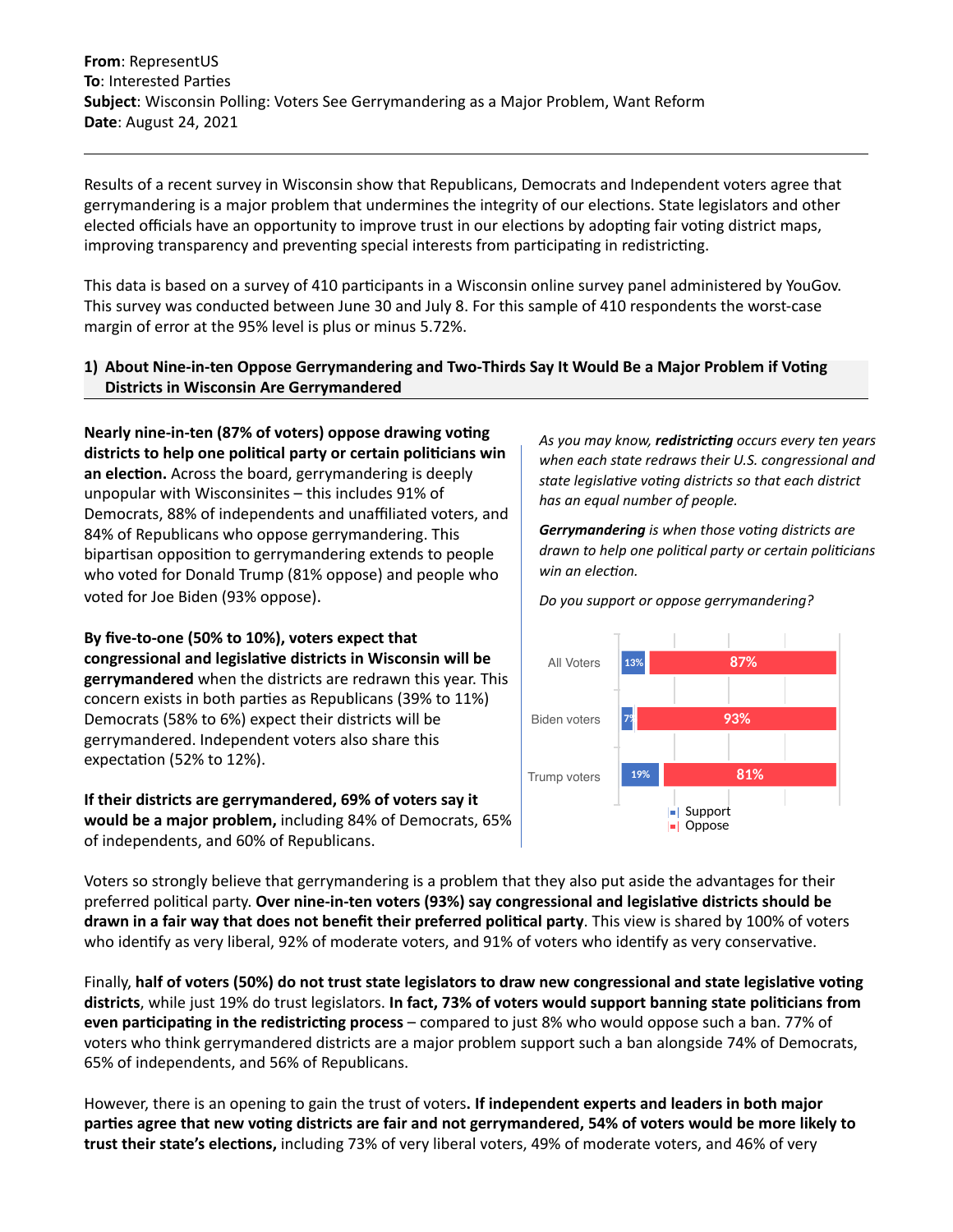conservative voters. Among the 69% of voters who say gerrymandering would be a major problem, 63% would have more trust in their state's elections if voting districts were drawn fairly.

## **2) Substantial Majorities Support Policies That Increase Transparency, Limit Special Interests, and Prevent Advantage to One Party Over Another.**

Because voters have widespread concerns that voting districts in their state will be gerrymandered, there is widespread support for policies that increase transparency and limit the role of special interests in the redistricting process.

**More than eight-in-ten voters (82%) support requiring that voting districts be drawn in public and in a fully transparent manner**. Just 2% of voters Requiring all districts are drawn oppose such a requirement. Supporters of this in public and in a fully 82% policy include 80% of Republicans and 85% of transparent manner Democrats, 90% of voters who say gerrymandering is a major problem, and 82% of men and 81% of women. **More specifically, by a four-to-one margin**  Banning lobbyists from 78% **(57% support to 13% oppose) voters want the**  participating in redistricting **redistricting process in their state to include public input.** Prohibiting districts from being **A prominent 73% of voters also support**  drawn to benefit one party over 73% **"prohibiting districts from being drawn to benefit**  the other **one political party over the other,"** with strong agreement between both major political parties – Democrats support this with 80% and Republicans Requiring public input on with 64%. Independent voters also considerably 57% proposed congressional and 149 support this statement with 75% support. legislative voting districts

**In addition to increasing the public's role in the redistricting process, 78% of voters want to limit the role of lobbyists and special interests.**  Republicans are among the most likely to support

Support Not sure Oppose

2%

2%

8%

this restriction (70% support), while over seven-in-ten voters across the political spectrum agree – 71% of conservative voters as well as 85% of liberal voters and 75% of moderate voters support this proposal.

## **3) Top Concerns: Gerrymandering Is a Conflict of Interest That Benefits Politicians and Undermines Our Elections. Voters Think This Process Needs More Transparency.**

The problem with redistricting, as voters see it, is that it creates a conflict of interest that's used by people in power to go behind closed doors and rig the outcome of our elections.

**73% of voters express at least quite a bit of concern that "politicians today have used gerrymandering to rig the outcome of elections in their favor and undermine the integrity of our elections."** Again, there is consensus across party lines – a substantial 90% of Democrats, 70% of independents, and 57% of Republicans share this concern.

Another primary concern of voters is the lack of transparency in the process. **75% of voters have at least quite a bit of concern that "politicians and lobbyists gerrymander new districts behind closed doors with no transparency,"** including 74% of very conservative voters, 73% of moderate voters, 95% of very liberal voters, and 66% of voters who regularly follow current events and news.